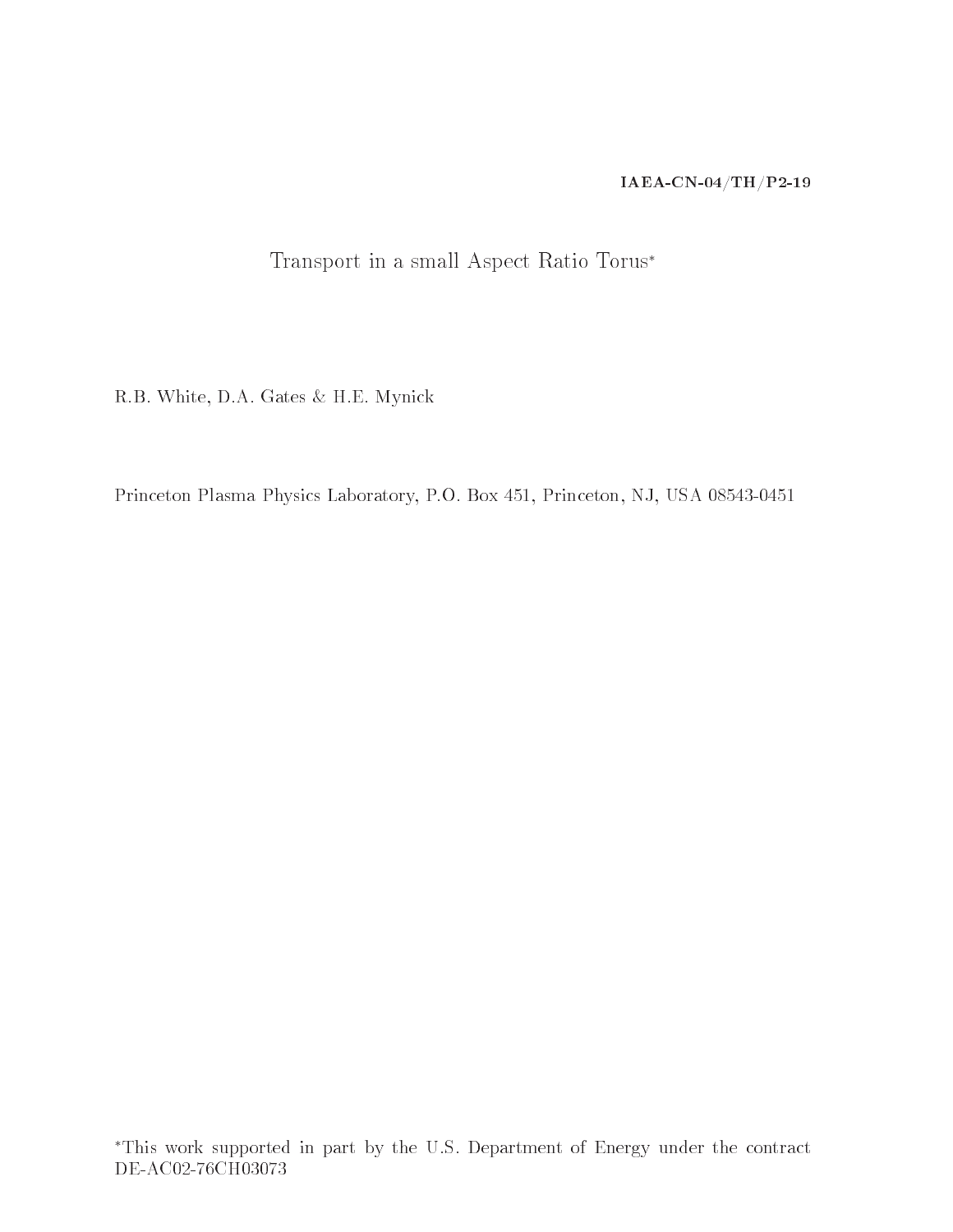## Transport in a small Aspect Ratio Torus1

#### R.B. White, D.A. Gates & H.E. Mynick

Princeton Plasma Physics Laboratory, Princeton, NJ, 08543, USA

e-mail contact: rwhite@pppl.gov

Abstract. Transport theory in toroidal devices often assumes large aspect ratio and also assumes the poloidal field is small compared to the toroidal field. These assumptions result in transport which in the low collision rate limit is dominated by banana orbits, giving the largest collisionless excursion of a particle from an initial flux surface. However in a small aspect ratio device the gyro radius may be larger than the banana excursion, resulting in signicant deviations from the standard neoclassical predictions. In this paper we report numerical simulation of diffusion in low and high beta low aspect ratio equilibria. We also sketch an analytic theory. The diffusion, which we refer to as omniclassical, is a combination of neoclassical and properly averaged classical effects, and can be two or three times the neoclassical value. Good agreement of the analytic theory with numerical simulations is obtained.

In tokamaks with low aspect ratio ("spherical tori") the transport rate predicted by a Lorentz ( $ie$ , fullorbit) code GYROXY [1] is substantially larger than the rate computed using guiding-center (GC) codes such as ORBIT. [2] The drift-kinetic equations used by GC codes are also the basis of standard neoclassical theory [3,4], so the disparity between the GC and Lorentz results indicates that something is missing in neoclassical theory, related to the effects of finite gyroradius for devices with low aspect ratio  $A \equiv R/a$  (R and a are the device major and minor radii), and larger ratios  $B_p/B_t$  of the poloidal to toroidal magnetic field than those found in larger-A tokamaks. The total transport including these new effects has been termed [5] "omniclassical transport."



FIG. 1. The double null discharge has  $B_{\phi}(0) = 0.3T R = 0.86m$  and  $I_p = 1.2M A$ ,  $\beta_t = 35\%$ . The single null discharge has  $B_{\phi}(0) = 0.45T$  and  $I_p = 0.8MA$ ,  $\beta_t = 15\%$ .

 $1$ This research was supported in part by the U.S. Department of Energy under the contract DE-AC02-76CH03073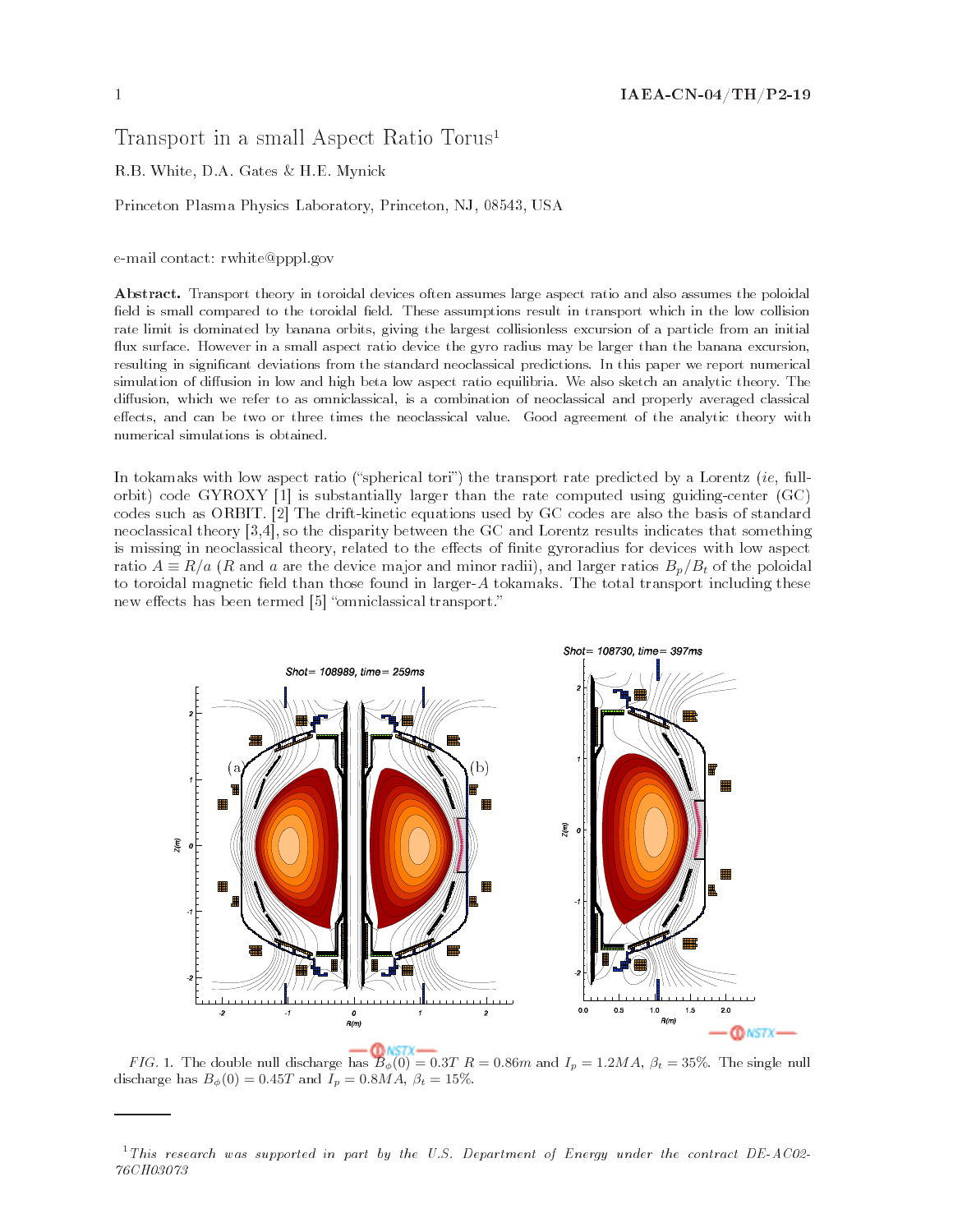In this work, we report numerical simulations using the guiding center code ORBIT and the full Lorentz code GYROXY, and provide an explanation for the omniclassical enhancement over the neoclassical rates observed with the ORBIT code. The explanation is a generalization of the classical transport one expects in a 1-dimensional (1D) or large- $A$  (weakly 2D) system, where the diffusion coefficient  $D_{cl}\simeq \nu \rho_g^2$ is small compared with the neoclassical coefficient  $D_{nc} \simeq \nu (q\rho_q)^2/\epsilon^{3/2}$  (with  $\nu$  the collision frequency,  $\rho_g$  the particle gyroradius, and  $\epsilon \equiv A^{-1}$ ).

In the GC code, a collision operator  $C = C_{\parallel}$  is used which scatters only in pitch  $\lambda \equiv v_{\parallel}/v_{\perp} \equiv v \cos v$ , where v is the particle speed, and  $v_{\parallel}$  and  $v_{\perp}$  are its components parallel and perpendicular to the magnetic field **B**. This permits the particle "banana center" (bounce-averaged flux surface label)  $\bar{x}$  to wander diffusively. In GYROXY, as well as in the analytic calculation, C scatters not only in  $\lambda$ , but also in gyrophase  $\phi_v$ ,  $C = C_{\parallel} + C_{\perp}$ , providing a second statistically independent process by which  $\bar{x}$ can wander, enhancing the overall transport. The analytic theory finds that the classical transport has two contributions, one from scattering in  $\lambda$ , and a dominant contribution from scattering in  $\phi_v$ . When the collision operator in GYROXY is constrained to scatter only in  $\lambda$ , we find that the transport rate drops toward that from ORBIT by an amount consistent with the theory.

Figure 1 shows two equilibria [6] in the National Spherical Torus Experiment [7] (NSTX) spherical torus. The double null discharge is a high beta discharge, with a toroidal beta of 35 percent, with  $B_{\phi}(0) = 0.3T$  $R = 0.86m$  and  $I_p = 1.2MA$ . The single null discharge has beta of 15 percent and  $B_{\phi}(0) = 0.45T$  and  $I_p = 0.8MA$ . Figure 2 shows two banana orbits in the high beta NSTX equilibrium of Fig. 1 and a close up view of the banana near the outboard edge. The cyclotron excursion is much larger than the guiding center banana width, and thus we expect neoclassical results to give an underestimation of the transport. Note that the ratio of cyclotron width to banana width is independent of particle energy, ie this is a result of field geometry, not high particle energy, and is in fact energy independent.



FIG. 2. In (a) are shown two banana orbits in NSTX. In (b) is shown a blowup of the midplane section of the banana orbit at larger minor radius. The black trace is the downward drifting part of the full orbit, Green is the upward drifting part. Red dashed line is the gyro averaged orbit. The excursion is much larger than the banana width.

The collision operator in the two representations is of course very different. In the guiding center code the pitch  $\lambda = v_{\parallel}/v$  is changed each time step according to the Monte Carlo prescription [8]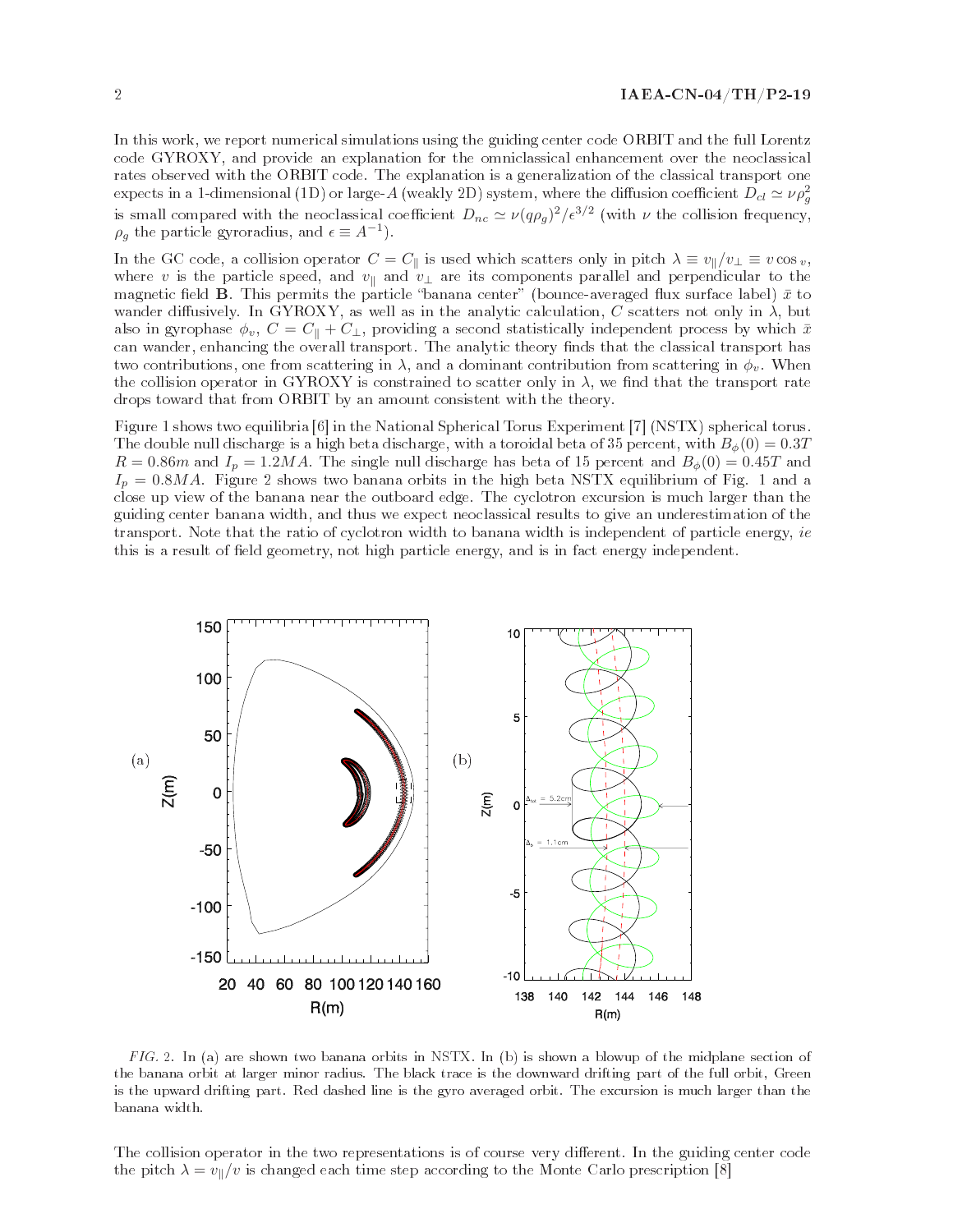$$
\lambda' = \lambda (1 - \nu dt) \pm ((1 - \lambda^2) \nu dt)^{1/2}
$$
\n(1)

where  $\nu$  is the collision frequency, dt is the time step, and the plus or minus sign is chosen randomly. This produces a Gaussian spread of the particle pitch while conserving energy. In GYROXY the velocity vector is moved through an angle given by *vdt* on the surface of the sphere  $\vec{v} = constant$ . In Fig. 3 is shown a numerical confirmation of the equivalence of these two operators, acting on a large distribution of particles initially with pitch zero.



FIG. 3. Equivalence of the collision operators in the two representations. The black curve is from ORBIT and the red curve from GYROXY. A collection of particles initially with zero pitch is acted upon by the collision operator alone, with no motion in space, equilibrating in about one collision time. Shown is the mean squared pitch for the distribution as a function of time.

The simulations are performed by loading a monoenergetic distribution of particles on a surface  $\psi_0$  ( $\psi$ is the poloidal flux/2π) uniformly in poloidal angle and pitch variable  $\lambda$ . Integrating the particle orbits, D is computed from the Fokker-Planck expression  $D = (1/2)d/dt\langle (\delta\psi)^2 \rangle(t)$ .

In Fig. 4 we plot  $\langle (\delta \psi)^2 \rangle$  (arbitrary units) versus time from GYROXY and ORBIT, for a high beta equilibrium in the National Spherical Torus Experiment [7] (NSTX) spherical torus with a 100 eV monoenergetic distribution launched on a surface  $\psi$  with maximum major radius  $X(\psi) = 140$  cm. The collision frequency used is  $10^{-4}\omega_0$ , with  $\omega_0$  the cyclotron frequency, which is well within the banana regime.

The top curve (a) is from GYROXY with full collision operator  $C = C_{\parallel} + C_{\perp}$ , the bottom curve (c) is from ORBIT, which has  $C_{\parallel}$  only, and the middle curve (b) is from GYROXY with  $C_{\parallel}$  only. One notes that the slope of this curve has dropped most of the way from that of the full-C GYROXY curve to the ORBIT curve, as indicated above. The rapid displacement from the flux surface occuring initially reflects the mean square banana width in the case of ORBIT, and the much larger banana plus gyro width for the upper two curves. We have also verified the irrelevance of the distribution in energy by reproducing the same results using a Maxwellian distribution.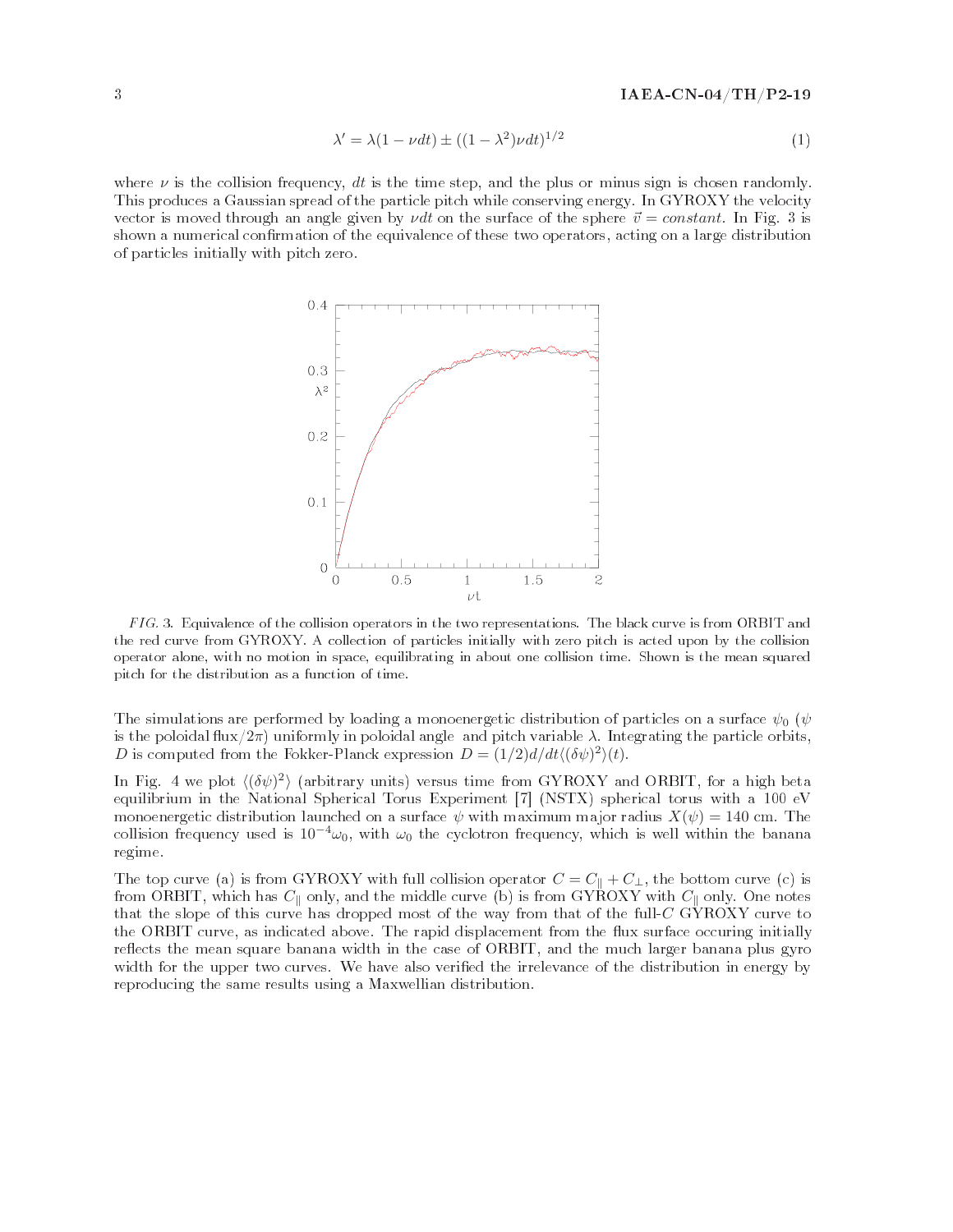

FIG. 4. Numerically observed spreading of initial particle distribution. Curve c shows the result using guiding center motion only. Curve b shows the result with pitch angle scattering only. The initial large excursion is due to the cyclotron excursions, and the slope of the long time motion gives the diusion. Curve a is the result of full cyclotron motion and a complete collision operator.

In Fig. 5 we plot the numerically obtained  $D/D_{nc}$  versus  $X(\psi)$  for the high beta equilibrium, where  $D_{nc}$  is the GC result from ORBIT. The top curve (a) gives results using the full collision operator  $C$ , and the bottom curve (b) with C constrained to  $C_{\parallel}$  only. Doing so removes about 3/4 of the disparity between the GYROXY and ORBIT results.



 $FIG. 5.$  Numerical diffusion rates, normalized to the neoclassical value, for the high beta equilibrium. Curve b shows the result of full cyclotron motion with pitch angle scattering only. Curve a is the result of full cyclotron motion and a complete collision operator

To gain an analytic understanding of these results, we consider the diffusion of particles in the space of the three constants of motion **J**, and in particular, diffusion in the banana-center flux surface  $\bar{x}$ . (A typical choice for **J**, employed in the "action-angle formalism" [9], are the magnetic moment  $J<sub>g</sub>$ , the bounce action  $J_b$ , and the angular momentum  $p_c$ . For our limited purposes here, we shall only need to make use of a small part of the machinery of this formalism.) One may define  $\bar{x}$  using the conservation of  $p_{\zeta} \equiv \mathbf{e}_{\zeta} \cdot \mathbf{p} \equiv \frac{e}{c} A_{\zeta} + M v_{\zeta}$  for collisionless orbits. Here,  $\mathbf{e}_{\zeta} = R \hat{\zeta}$  is the contravariant basis vector for toroidal azimuth  $\zeta$ . We use a flux coordinate system  $(x, \zeta)$ , with x the flux-surface label. The vector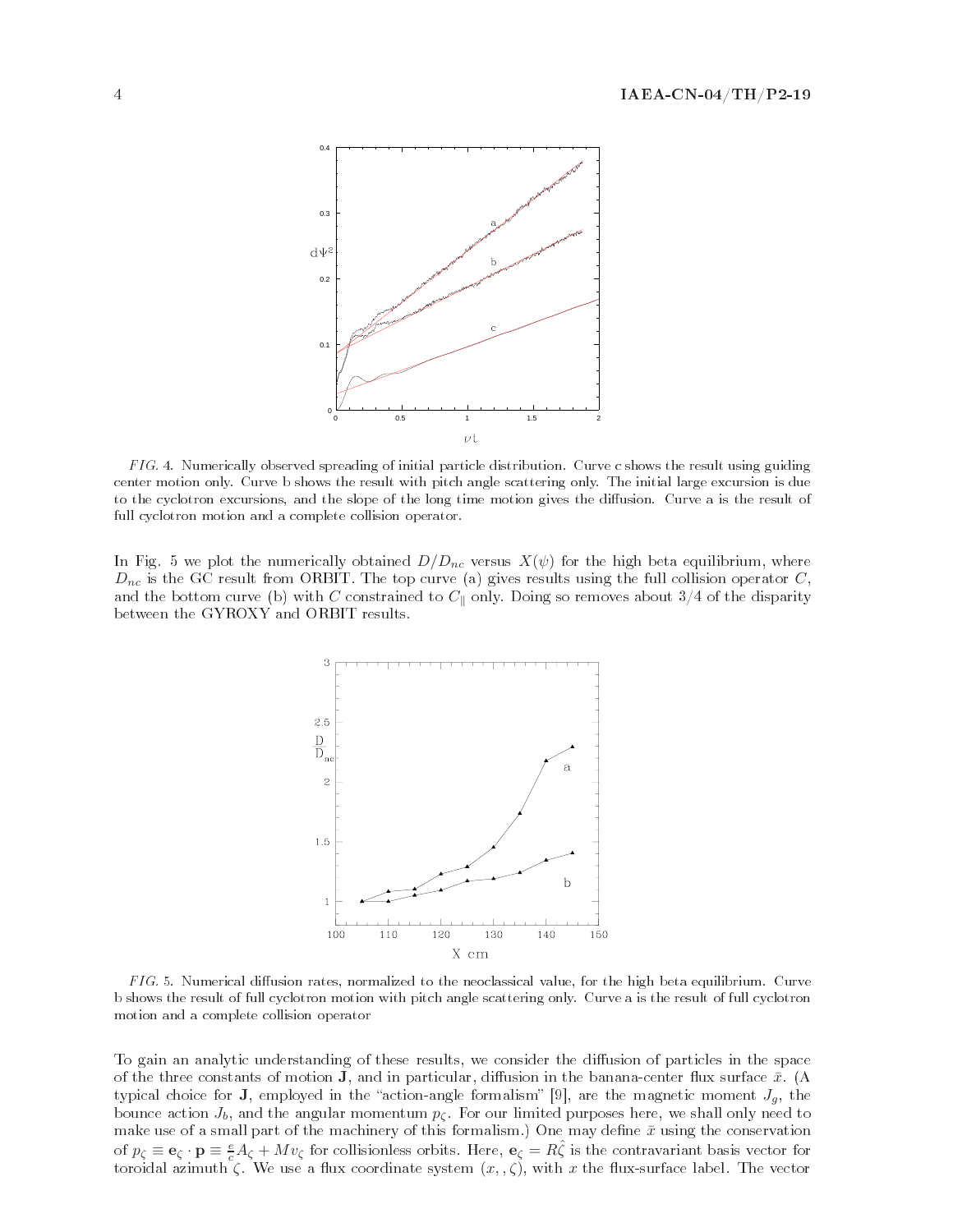potential is given by  $\mathbf{A} = \Phi \nabla - \psi \nabla \zeta$ , with  $A(x) = \Phi$  the toroidal flux/2π, and  $A_{\zeta}(x) = -\psi$ . Thus,  $p_{\zeta} = -\frac{e}{c}\psi + Mv_{\zeta}$ , and for this reason, expressions are somewhat simpler if one adopts the choice  $x \to \psi$ , which we now do. Since  $p_{\zeta}$  is a constant of the motion, it equals its orbit-average  $\bar{p_{\zeta}} = \frac{e}{c}\bar{\psi} + M\bar{v_{\zeta}}$ , and thus

$$
\bar{\psi} = -\frac{c}{e}(p_{\zeta} - M\bar{v_{\zeta}}) = \psi - \frac{c}{e}M(v_{\zeta} - \bar{v_{\zeta}}). \tag{2}
$$

After a little geometry, one can write  $v_{\zeta}$  in terms of the more conventional components  $v_{\parallel}, v_{\perp}$  as

$$
v_{\zeta} = R(b_t v_{\parallel} + b_p v_{\perp} \cos \phi_v) = Rv(b_t \lambda + b_p \sqrt{1 - \lambda^2} \cos \phi_v) \equiv v_{\zeta \parallel} + v_{\zeta \perp},\tag{3}
$$

where  $b_{t,p} \equiv B_{t,p}/B$ , the ratio of the toroidal or poloidal to the total magnetic field.

For trapped particles (trapping-state index  $\tau = 0$ ), one has  $\bar{v}_{\zeta} = 0$ . For passing particles  $(\tau = 1)$ ,  $v_{\zeta\perp}$  again vanishes under the gyro-average, while  $v_{\zeta\parallel} \simeq v_{\zeta\parallel}$ , an approximation improving for more deeply-passing particles. Thus, in Eq. 2, one has

$$
(v_{\zeta} - \bar{v_{\zeta}}) \simeq (1 - \tau)v_{\zeta} + v_{\zeta \perp}.
$$
\n
$$
(4)
$$

As in the GYROXY simulations, we adopt a collision operator which scatters in  $\lambda$  and  $\phi_v$ , but not in energy:

$$
C \equiv C_{\parallel} + C_{\perp} \equiv (\nu v^2 / 2) \nabla_{\mathbf{v}} \cdot (\mathbf{I} - \hat{\mathbf{v}} \hat{\mathbf{v}}) \cdot \nabla_{\mathbf{v}} = \nu / 2 [\partial_{\lambda} (1 - \lambda^2) \partial_{\lambda} + (1 - \lambda^2)^{-1/2} \partial_{\phi_v}^2]. \tag{5}
$$

 $C_{\parallel}$  is the usual Lorentz collision operator used in the drift-kinetic framework. Both  $C_{\parallel}, C_{\perp}$  are selfadjoint in  $(\lambda, \phi_v)$  space: for any functions  $F, G$ ,  $\int d^2 \mathbf{v} F C_{\parallel,\perp} G = \int d^2 \mathbf{v} G C_{\parallel,\perp} F$ .

We compute the radial flux of banana centers due to the action of  $C$ :  $d_t\langle\bar{\psi}\rangle\equiv\langle C\bar{\psi}\rangle$ , where  $d_t$  is the collisionally-induced time derivative, and for any function  $F(z)$ ,  $\langle F\rangle\equiv$  $V^{-1} \int_V d^3z f$  is a phase-space integral  $(d^3z = d^3xd^3p)$  of F weighted by distribution function f, over a thin toroidal shell of volume  $V$  centered at flux surface  $\psi$ . From Eq. 5, one has  $d_t = d^\parallel_t + d^\perp_t$ , yielding contributions to the flux induced by  $C_{\parallel}$  and  $C_{\perp}$ , respectively. From Eqs.2-5, one thus has

$$
d_t \langle \bar{\psi} \rangle = (-\frac{c}{e} M) d_t \langle (v_{\zeta} - \bar{v_{\zeta}}) \rangle = (-\frac{c}{e} M) \langle (C_{\parallel} + C_{\perp}) [(1 - \tau) v_{\zeta \parallel} + v_{\zeta \perp}] \rangle, \tag{6}
$$

which one sees gives four terms, of which the term  $\langle C_{\perp}(1 - \tau) v_{\zeta} \rangle$  vanishes. The first term is the neoclassical flux,  $\Gamma_{nc} \equiv (-\frac{c}{\epsilon}M)\langle (C_{\parallel}(1-\tau)v_{\zeta\parallel}\rangle$ , while the remaining two yield the generalized classical flux,  $\Gamma_{cl} \equiv \left(-\frac{c}{e}M\right) \langle \left(C_{\parallel} + C_{\perp}\right) v_{\zeta\perp} \rangle \rangle$ .

To complete the calculation, we need an expression for the particle distribution f. Any function  $f =$  $f_0(\mathbf{J})$  of **J** satisfies the Vlasov equation, so for low  $\nu$ , a good collisionless approximation is the local  $\hat{M}$ axwellian form  $f_0(\bar{\psi},E)=n_0/[2\pi TM]^{3/2}\exp(-E/T)$ , with  $n_0$  and  $T$  functions of  $\bar{\psi}$ , and  $E\equiv Mv^2/2$ the particle energy. Using  $\bar{\psi} = \psi - \delta \psi$ , one has  $f_0(\bar{\psi}) \simeq f_0(\psi) - \delta \psi \partial_{\psi} f_0$ , where  $\partial_{\psi} f_0 = -\kappa f_0$ , with  $\kappa = \kappa_n + \kappa_T (v^2/v_T^2 - 3)/2$ ,  $\kappa_n \equiv -\partial_\psi \ln n_0$  and  $\kappa_T \equiv -\partial_\psi \ln T$ . From Eqs.2 and 4,  $\delta \psi =$  $(\frac{c}{e}M)((1-\tau)v_{\zeta\parallel}+v_{\zeta\perp})\equiv \delta\psi_b+\delta\psi_g$ , with  $\delta\psi_g$  the gyro-orbit radial excursion, and  $\delta\psi_b$  the (bouncerelated) radial drift excursion. Using these in Eq. 6, one finds

$$
d_t \langle \bar{\psi} \rangle = -V^{-1} \int_V d^6 z \partial_{\psi} f_0 \frac{\nu}{2} (\frac{c}{e} M R v)^2 \times \n\{ (1 - \tau) b_t^2 (1 - \lambda^2) + b_p^2 [(1 - 2\lambda^2) + \sqrt{1 - \lambda^2}] \cos^2 \phi_v \}
$$
\n(7)

The integrations over  $\lambda$  and  $\phi_v$  here are elementary, and those over and v may be done for specific models. Setting  $\kappa_T = 0$  to extract only the diagonal term  $D^{\psi}$  of the transport matrix, we find from Eq. 7

$$
d_t\langle \bar{\psi} \rangle = -\partial_{\psi} n_0 [\bar{D}_{nc}^{\psi}(\psi) + \bar{D}_{cl}^{\psi}(\psi)] = \kappa_n V^{-1} \int_V d^6 z f_0[D_{nc}^{\psi}(v, \mathbf{x}) + D_{cl}^{\psi}(v, \mathbf{x})],\tag{8}
$$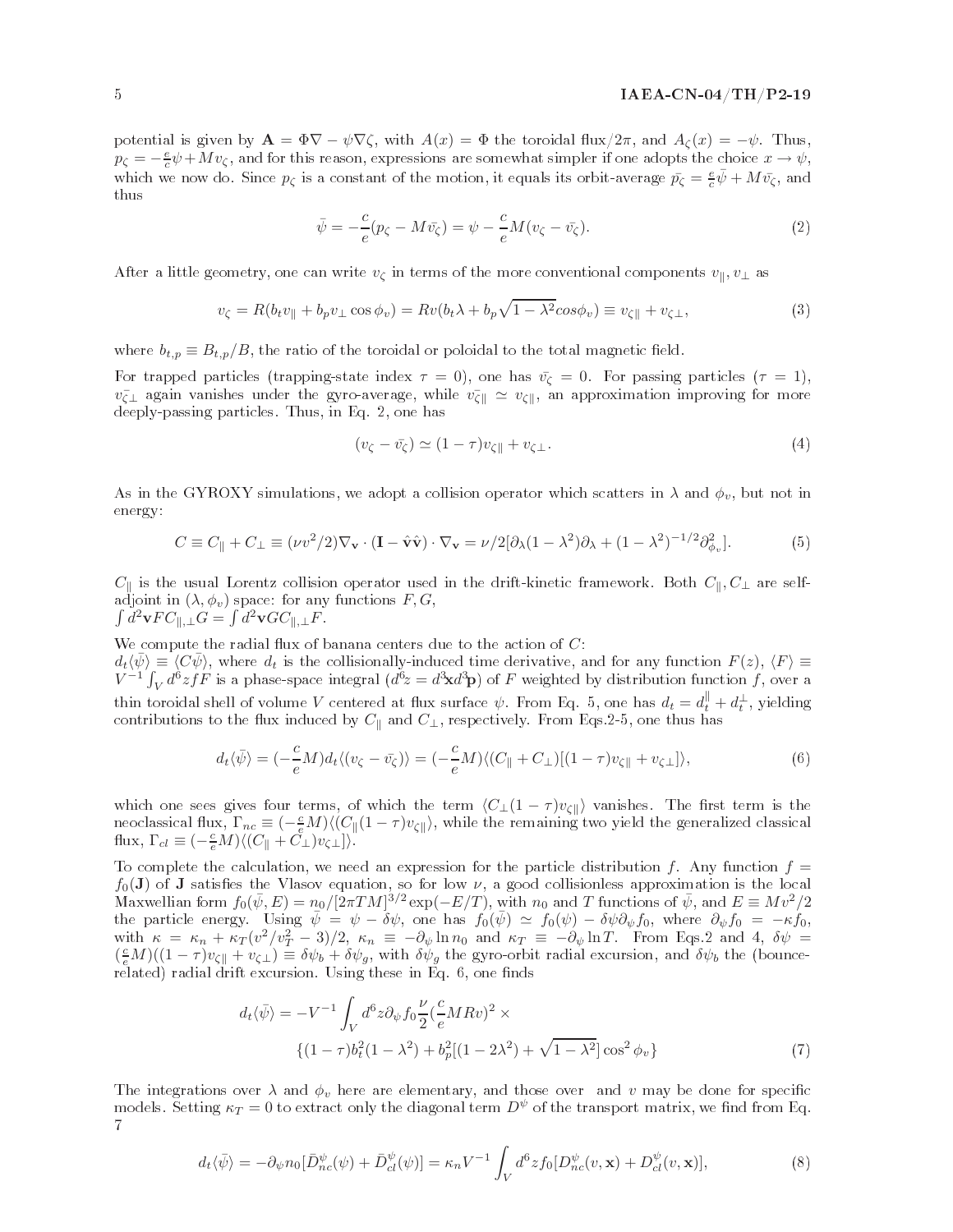where  $D_{nc}^{\psi}(v, \mathbf{x}) = \frac{1}{2} \nu \rho_g^2 (B_t R)^2 (1 - B/B_\pi)^{1/2}$ , and  $D_{cl}^{\psi}(v, \mathbf{x}) = \frac{1}{4}(\frac{1}{3} + \frac{\pi}{2})\nu \rho_g^2 (B_p R)^2$  are the neoclassical and generalized classical diffusion coefficients, which must be integrated over and v to obtain the averaged coefficients. Here,  $B_{\pi} \equiv B(\psi, = \pi)$  is the maximum value of B on surface  $\psi$ . The factor  $\frac{1}{3}$  in  $D_{cl}^{\psi}$  is the contribution from the term  $C_{\parallel}v_{\zeta\perp}$  in Eq.<br>6, which is a new term, not present in the classical scattering expressions. The dominant fa the term  $C_{\perp}v_{\zeta\perp}$ , which is the generalization of the usual "classical" contribution, with the appropriate factor  $(B_pR)^2$  to be used in the flux surface average. Thus, removing  $C_\perp$  from the GYROXY simulation should remove most of the enhancement of  $D$  over  $D_{nc}$ , as seen in Fig. 5. The dominant contribution from this approximate theory is about  $\frac{\pi}{2}/(\frac{1}{3} + \frac{\pi}{2}) \simeq 82\%$  of  $D_{cl}$ , while the factor in Fig. 5 is about 70%. Note that ratios of these quantities are independent of particle energy, being due to equilibrium field geometry, and thus these results apply to heat transport as well as particle transport.

We put these diffusion coefficients in a more familiar form by transforming from  $\psi$  to a flux function  $r(\psi)$  having units of length, which approximates an average minor radius. One has  $d_t\langle\bar{r}\rangle = -\partial_r n_0\bar{D}^r$ , with  $\bar{D}^r = (\partial_\psi r)^2 \bar{D}^{\psi}$ , and similarly for  $D^r$ . Taking  $r \equiv \sqrt{2\Phi/B_0}$ , with  $B_0$  the toroidal field strength on the magnetic axis, one has  $(\partial_\psi r)=(q/B_0r)$ , and thus  $D_{nc}^r(v, \mathbf{x}) = \frac{1}{2}\nu(\rho_g q)^2 (B_t R / B_0 r)^2 (1 - B / B_\pi)^{1/2}$ , and

 $D^r_{cl}(v, \mathbf{x}) = \frac{1}{4} (\frac{1}{3} + \frac{\pi}{2}) \nu \rho_g^2 (q B_p R / B_0 r)^2.$ The  $\theta$ -dependences in these expressions lie in  $\rho_g$ ,  $(1 - B/B_\pi)$ , and  $B_pR$ . For a small- $\epsilon$  device,  $\rho_g \simeq$ The 0-dependences in these expressions he in  $p_g$ ,  $(1 - B/B_\pi)$ , and  $D_pR$ . For a small-e device,  $p_g \ge$ const,  $\oint \frac{d}{2\pi}(1 - B/B_\pi)^{1/2} \simeq \frac{2}{\pi}\sqrt{2\epsilon}$ ,  $(B_tR/B_0r)^2 \simeq 1/\epsilon^2$ , and  $(qB_pR/B_0r)^2 \simeq 1$ , resulting in the fam dependences

 $D_{nc}^r(v, \mathbf{x}) \simeq \sigma_{nc} \nu (\rho_g q)^2 / \epsilon^{3/2}$  and  $D_{cl}^r(v, \mathbf{x}) \simeq \sigma_{cl} \nu \rho_g^2$ , with numerical coefficients  $\sigma_{nc} = \frac{\sqrt{2}}{\pi}$ , and  $\sigma_{cl} = \frac{1}{\pi}$ .  $\frac{1}{4}(\frac{1}{3}+\frac{\pi}{2}).$ 



 $FIG. 6.$  Analytic diffusion rates, normalized to the neoclassical value, Curve b shows the result of full cyclotron motion with pitch angle scattering only. Curve a is the result of full cyclotron motion and a complete collision operator.

In Fig. 6 is shown the average of these expressions using the NSTX geometry to compute the analytic counterparts of the numerical results. One notes the approximate agreement of the numerical results in Fig. 5 and the analytic results.

Finally, to display the dependence on the equilibrium beta, in Fig. 7 are shown the numerical and analytic results using the full collision operator for both the low beta and the high beta NSTX equilibrium.